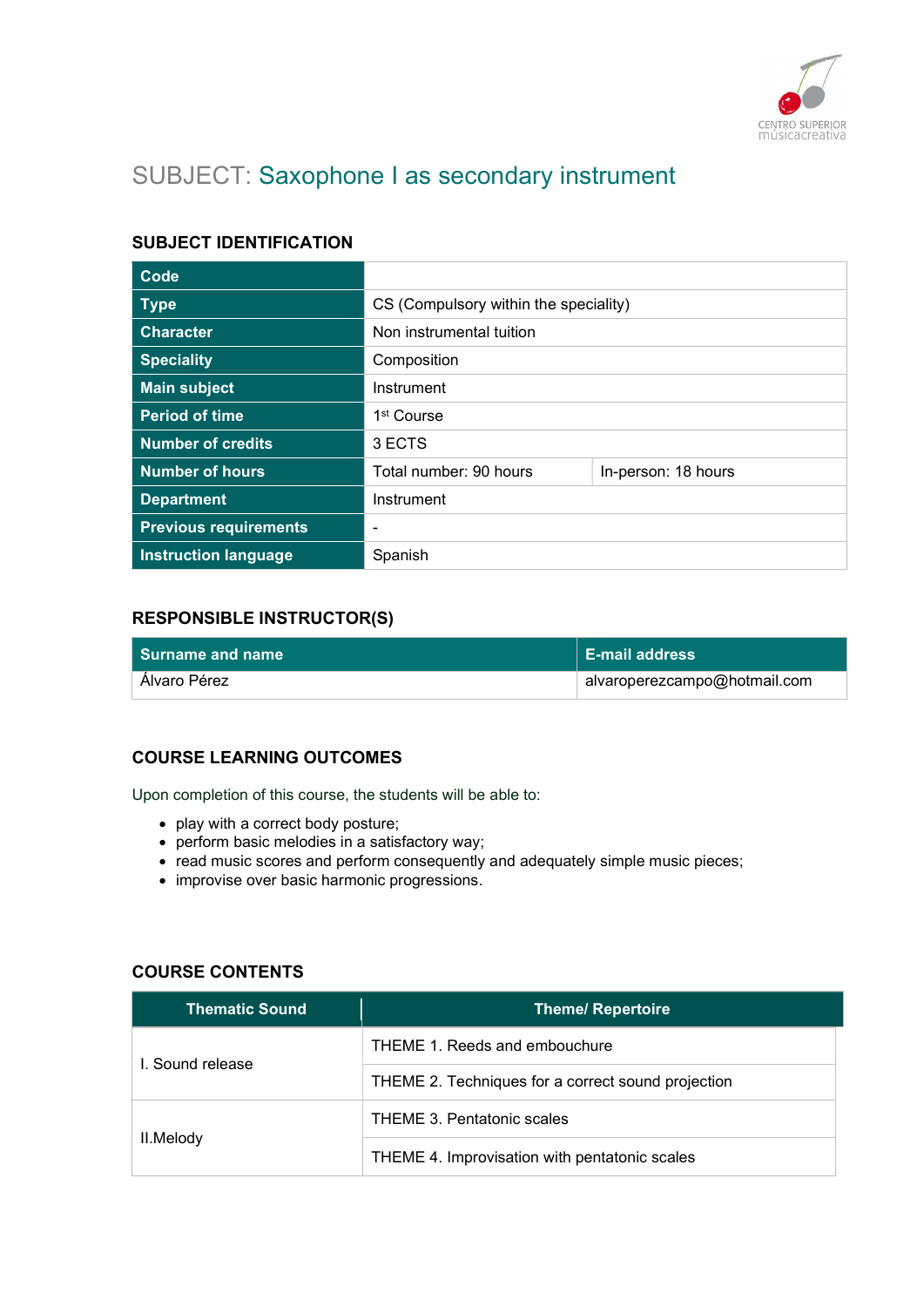

|                             | THEME 5. Intervallic exercises                               |
|-----------------------------|--------------------------------------------------------------|
| III. Performance techniques | THEME 6. Study of basic techniques for a correct performance |
| IV. Reading                 | THEME 7. Reading with instrument practice: lead sheets       |
| V. Performance              | THEME 8. Study and practice of music pieces                  |

## STUDENT´S STUDY HOURS PLANNING

| <b>Activity type</b>                                           | <b>Total hours</b> |
|----------------------------------------------------------------|--------------------|
| <b>Theoretic activities</b>                                    | 3hours             |
| <b>Practice activities</b>                                     | 13 hours           |
| Other mandatory training activities (seminars, workshops etc.) | 1 hours            |
| <b>Test taking</b>                                             | 4 hours            |
| <b>Student self-study hours</b>                                | 42 hours           |
| <b>Practice preparation</b>                                    | 10 hours           |
| <b>Total studying hours</b>                                    | $36+54 = 90$ hours |

# **METHODOLOGY**

| <b>Theoretical activities</b>                                                | Theoretical/conceptual explanations and analysis of different<br>examples coming from all the most relevant music styles.                                                                        |
|------------------------------------------------------------------------------|--------------------------------------------------------------------------------------------------------------------------------------------------------------------------------------------------|
| <b>Practical activities</b>                                                  | Practical application of what has been studied in class through<br>transcriptions, collective group intonation, performance with<br>instrument, sight-reading, rhythms and melodies composition. |
| <b>Other training mandatory</b><br>activities (workshops,<br>seminars, etc.) | Meet the Artists (MTA) sessions, concerts, Tech&Play and other<br>relevant events linked to the subject.                                                                                         |

# ASSESSMENT TOOLS

|                               | Participation: The students must actively participate in class, proving<br>interest and/or understanding of the content covered.                                                                                                   |
|-------------------------------|------------------------------------------------------------------------------------------------------------------------------------------------------------------------------------------------------------------------------------|
| <b>Theoretical activities</b> | Continuous evaluation: The students must fulfil the requested<br>assignments during the whole academic course, proving research<br>ability and practice synthesis skills concerning theoretical concepts<br>linked to performance. |
|                               | Participation: The students must actively participate in class, proving<br>interest and/or understanding of the content covered.                                                                                                   |
| <b>Practical activities</b>   | Continuous evaluation: The students must fulfil the requested practical<br>assignments during the whole academic course based on to team-<br>work dynamics and also prove writing and oral skills, beside<br>performing skills.    |
|                               | Performance exams: The students must take at least two exams<br>during the academic course in order to show the practical skills                                                                                                   |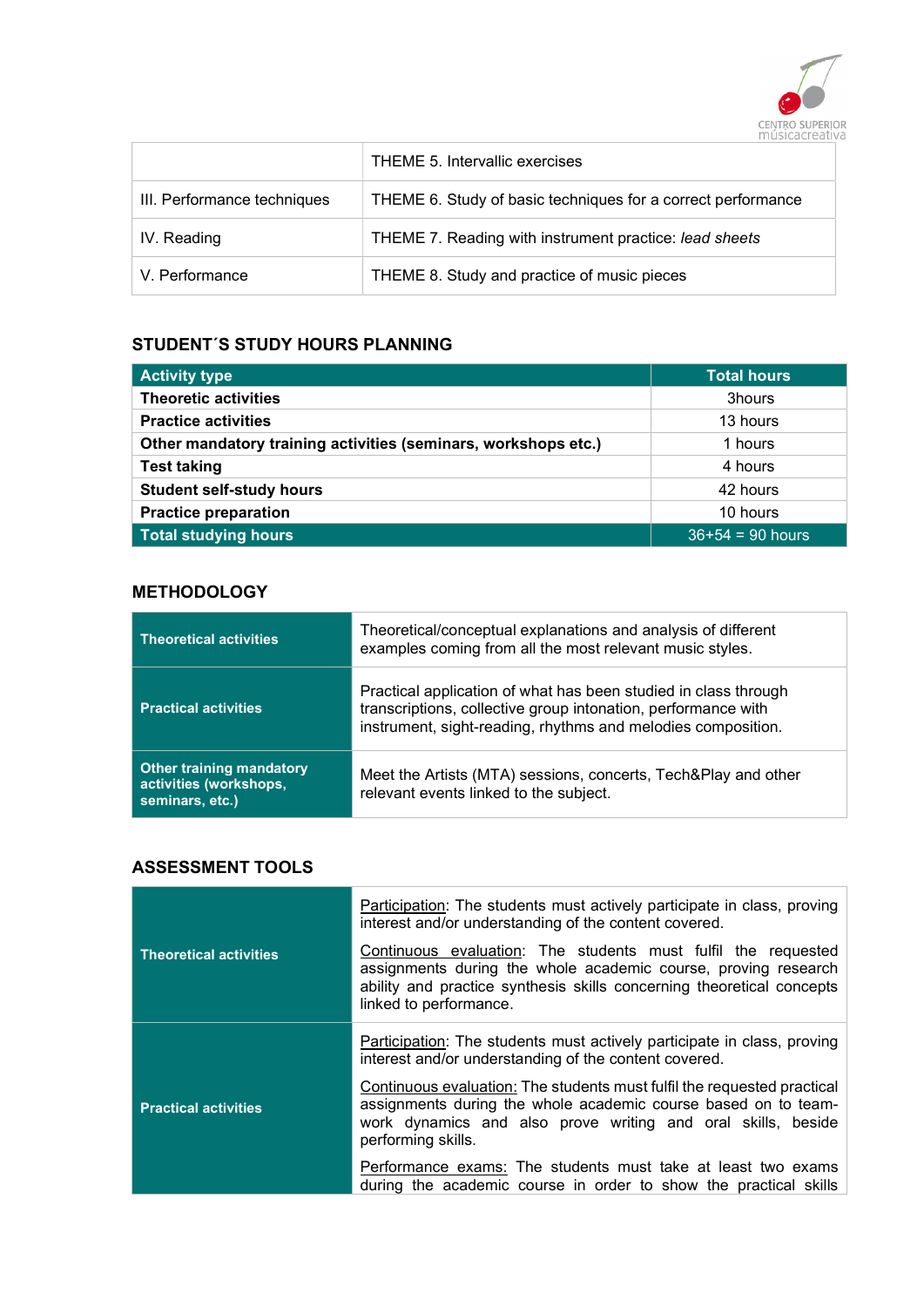

|                                                                          | acquired and the practical assimilation of the course contents,<br>following the tests instructions.                                           |
|--------------------------------------------------------------------------|------------------------------------------------------------------------------------------------------------------------------------------------|
| Other educational mandatory<br>activities (workshops,<br>seminars, etc.) | Participation: The students must actively participate in the relevant<br>events as considered by the instructor or by the degree coordinators. |

#### ASSESSMENT CRITERIA

| <b>Theoretical activities</b>                                                | To reasonably apply a conceptual/theoretical framework to the<br>performance and analyse consequently examples from the most<br>relevant music styles and the corresponding performing techniques.                                                |
|------------------------------------------------------------------------------|---------------------------------------------------------------------------------------------------------------------------------------------------------------------------------------------------------------------------------------------------|
| <b>Practical activities</b>                                                  | To prove technical and performing skills through performing tests and<br>through technical, sight-reading and improvisation exercises that will<br>enable the identification of problematics and the improvement and<br>development of new tools. |
| <b>Other training mandatory</b><br>activities (workshops,<br>seminars, etc.) | To attend and participate in the relevant events for their education<br>(Meet the artists sessions, invited professors' sessions, concerts and<br>rehearsals)                                                                                     |

#### GRADE DETERMINATION SYSTEM

#### Grade determination system in continuous assessment

|                       | <b>Grade percentage</b> |
|-----------------------|-------------------------|
| Continuous assessment | 20%                     |
| Mid-term exam         | 30%                     |
| Final exam            | 50%                     |
| Total                 | 100%                    |

#### Grade determination system in cases of loss of continuous assessment right

|            | <b>Grade percentage</b> |
|------------|-------------------------|
| Final exam | 80%                     |
| Total      | 80%                     |

#### Grade determination system for the extraordinary assessment call

|             | <b>Grade percentage</b> |
|-------------|-------------------------|
| Retake exam | 100%                    |
| Total       | 100%                    |

#### Grade determination system for students with disabilities

In principle, the grade determination system for students with disabilities will be carried out following the criteria set for the rest of the students, ensuring equal opportunities and conditions for all the students. However, if necessary, the instructor in charge will consider the type of disability of the concerned student. Should the situation apply, the assessment conditions will be adapted in accordance to the limitations of the corresponding disability.